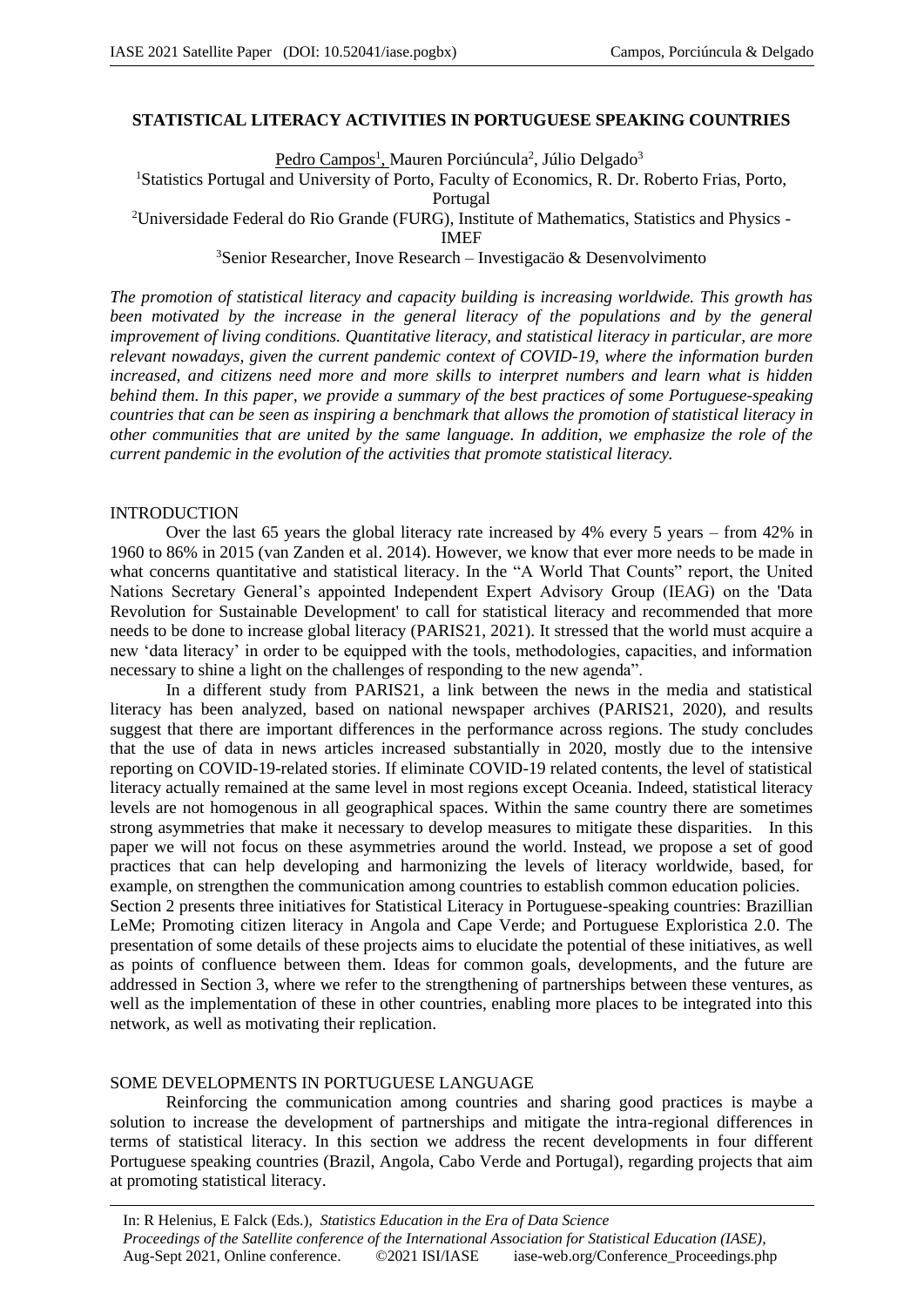#### Brazillian LeMe

In Brazil, project LeMe (https://leme.furg.br/pt/a-expedicao) has been developed as a Statistical Multimedia Literacy Project, seeking to promote social transformation through active, playful and interdisciplinary pedagogical practices. It aims to providing leading roles of children and young people as researchers, so that they can identify how statistics are produced, their needs and how they can be used to guide possible social changes in communities. The metaphor of LeME takes children and young people through expeditions, where they embark as crew members - establishing an analogy with the people who guarantee the operation of a boat, due to the intended role of the apprentice. LeME starts from the premise that a subject, to be considered statistically literate, must present requirements demanded worldwide, such as: understanding why data are provided and how they can be found; be familiar with basic concepts and ideas related to descriptive statistics and graphical and tabular presentations; understand how the inferential process is achieved. At its core, LeME contemplates the development of Project-Based Learning (PBL) for the promotion of Statistical Literacy. However, it is dynamically reconstituted from a variety of elements. These are proposed by an itinerant and interdisciplinary team of undergraduate and postgraduate university students - under the coordination of the same professor - who designed the LeME, as well as through the dialogic interaction with the community of children and young people benefited. The elements that give this plurality to LeME (Porciúncula, Schreiber, Almeida, 2019), are related to the activities proposed by this interdisciplinary team, based on references in the field of Statistics, Education, Psychology and Technology.

Through the Learning Projects, children and young people define the theme they seek to research:

- define the population the sample to be investigated:
- develop data collection instruments:
- assume a research function and collect data of self-interest;
- organize this data, manually or using technologies;
- perform descriptive statistics;
- present the results and share them with the school, community or group participating in LeME, through the local school journal ("LeMEcional") or through Statistical Posters, which can compete in the International Posters Competition of ISLP.

## Promoting citizen literacy in Angola and Cabo Verde

Over the last five years, the work of promoting statistical literacy has been based on carrying out various activities (Workshops, competitions, Seminars, Webinar, Distribution of infographics, activity on community and educational radios) with students, teachers, parliamentarians, professional associations (journalists) and policy makers. One of the practices that have proved to be very fruitful is the participation of CEOs and policy makers in conferences and thematic seminars in schools where the experience of using and applying statistics in their professional and day-to-day activities is shared. Both CEO's have addressed different topics in order to demonstrate the importance and implications of decision-making based on statistical information - use of statistics on the day of organizational management (showing applications in the financial, human resources, production, etc. areas). In the same way, policy makers have focused on the use of statistics in governance – on planning the state budget, on defining policy, sectorial publications: education, health, sport, etc. Given the current context of the pandemic, the responsible intend to deepen the practices of creating digital content and disseminating statistical knowledge through community radio – educational and internet – social networks.

## Portuguese Exploristica 2.0

Statistics Portugal and the Portuguese Statistical Society (SPE) finished, in 2020, the new Explorística 2.0, a traveling exploratory exhibition containing games and other interactive experiments, with the aim of bringing the fundamentals of Statistics and Probability to basic and secondary schools and introduce them to the Data Science world. This traveling exhibition is an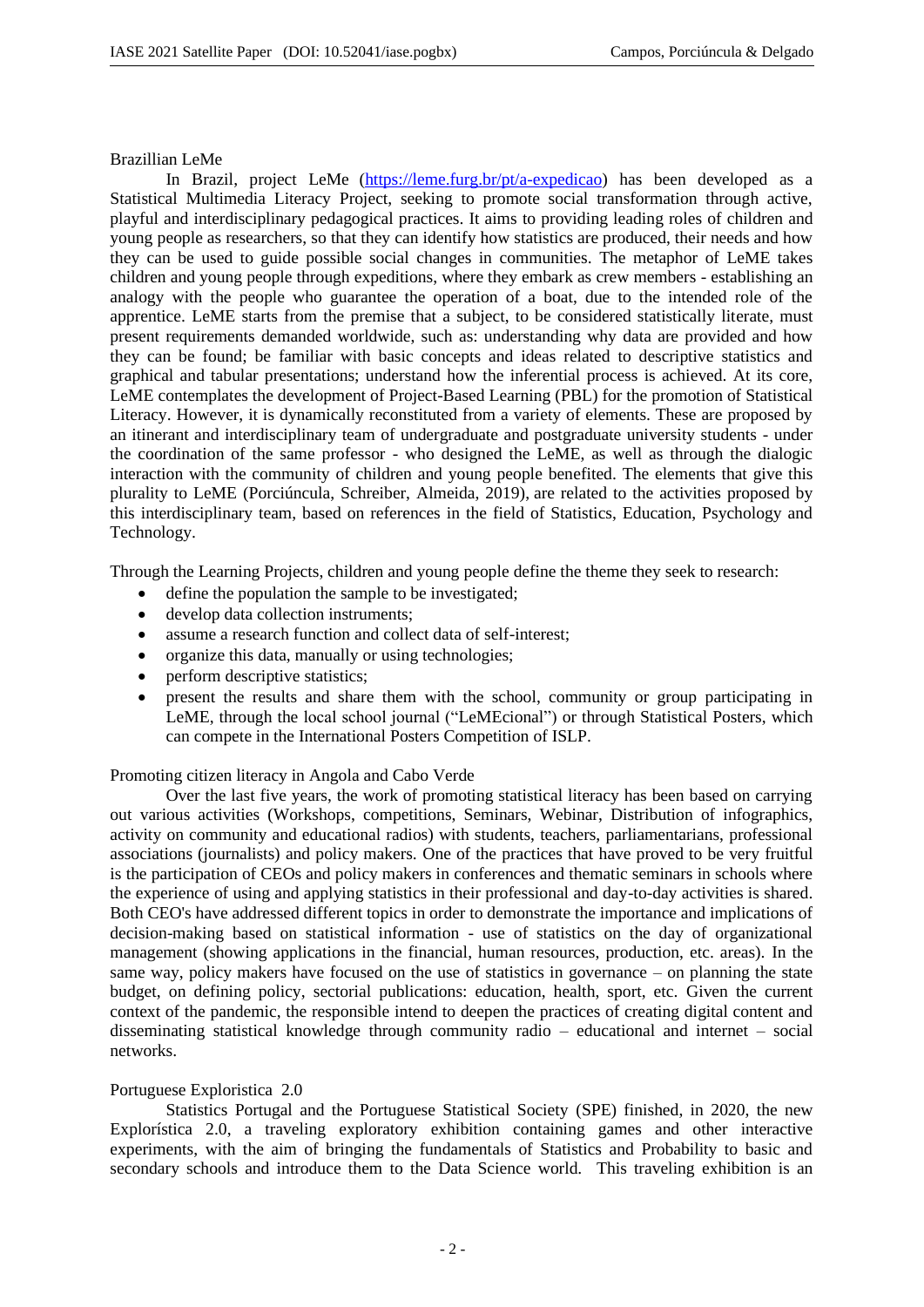evolution of its previous edition, "Explorística – Adventures in Statistics", created in 2013 by the Portuguese Statistical Society, with the support of Ciencia Viva – a Portuguese government program for the promotion of education and scientific culture. Exploristica 2.0 integrates several interactive modules, each involving different activities, such as selecting, collecting, describing and estimating. It is available as a traveling exhibition, easily transportable, and in the following virtual versions:

- online via browser, with free access and without installing additional software;
- mobile *apps* for Android and IOS.

There is also a version of one of the modules (Submarino) in virtual reality mode. Explorística 2.0 has a host, detective Sebastian Probable, who is the guide in solving the problems and mysteries that constitute the challenges posed throughout this adventure that comprises six different games:

# Clock

In a watch factory, it is necessary to fine-tune the machine where the glasses of the dials are placed, as it has been found that some examples have been produced that have loose or broken glass. With this module, it is intended that students become aware of the use of the most used statistical measures for quality control in industry (mean, median and standard deviation).

# Dr.Odd

Dr. Odd was murdered in his mansion. Five weapons, which must be discovered, may have been used in this crime; on the other hand, there are six suspects of having committed the murder. By knowing the odds that each weapon is the murder weapon and each suspect used each weapon, students must calculate which suspect is most likely to be the criminal. This module thus aims to explain the use of conditioned probabilities and the usefulness of the Venn Diagram in this context.

## Conga

With the elections approaching, the president of the parish council, D. Stimacione, wants to know if he has a chance of being reelected. With the help of the great gorilla Conga, first a convenience sample is collected and then a stratified random sample, verifying how different the results are, in one case and the other, when it comes to estimating the expected number of votes in D. Estimate.

## Patchwork

After a bank robbery, scraps of fabric are discovered in a nearby garden and several suspects whose pants were torn as they passed through that garden are arrested. Making a collection of pieces of fabric on the spot, in order to constitute a representative sample, based on this pattern, we seek to identify the assailant, according to his torn clothing.

## **Ouizz**

Competition-game, in the style of "Who wants to be a millionaire", in which the team that can answer correctly and faster to a set of questions about official statistical information wins.

## The key

In this module, we teach how it is possible to calculate the area of a circle by making successive throws of small cubes in a quadrangular area in which a circle is inscribed. This simulation system – the "Estimatron"! – is based on the Monte Carlo Statistical Method. Repeated rolls with the Estimatron allow you to check the ratio of the area of the circle to the area of the square.

## Submarine

A submarine trip is on a lake where you have to collect specimens of a new species of predatory reptile that is making fish disappear. Participants weight, measure and identify the sex and age of each of the specimens they capture (and then return to the water). After this data collection, it is explained how to draw up a diagram of extremes and quartiles. Finally, based on the information that Sebastian Probable already has, obtained in previous expeditions that identified the existence of 3 different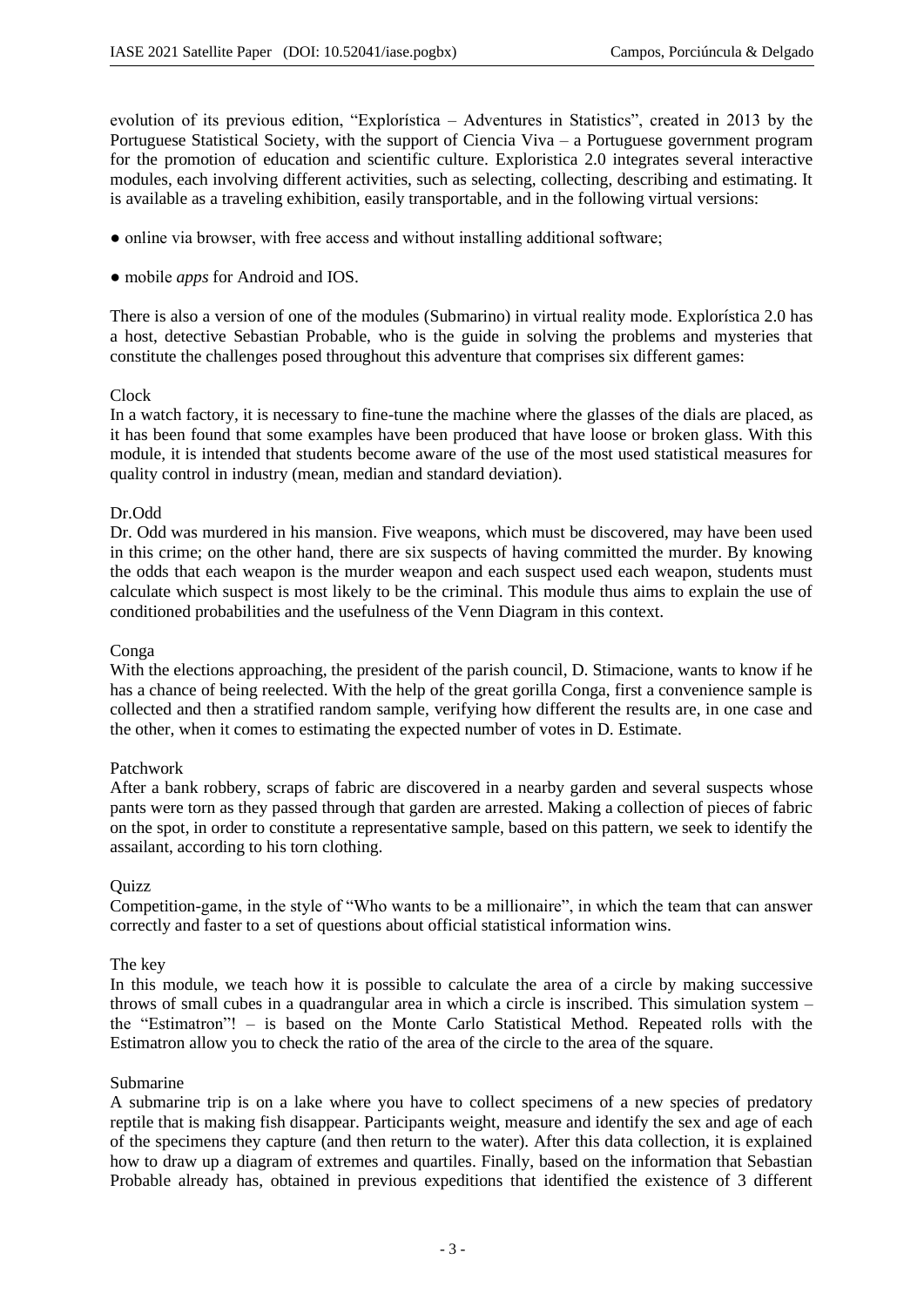habitats in the lake, students are challenged to find out in which of these habitats they were collecting specimens.

# COMMON GOALS, COMMON DEVELOPMENTS, AND THE FUTURE

On several occasions, as we share a common language, initiatives have been taken and contacts have been made to establish joint partnerships. For example, access to the contents of the descriptive statistics and probability courses available at ALEA (www.alea.pt), a Statistics Portugal website dedicated to schools, was given to bank managers in Brazil for internal training purposes. The two statistical institutes in Portugal and Brazil (INE and IBGE) have organized common initiatives in the form of seminars and conferences.

Likewise, contacts have been made with Angola so that Exploristica can travel in Angola's schools. Recently, on May 4th, 2021, in the light of Statistics Angola in Schools (INE NAS ESCOLAS) program, the Luanda Medium Institute of Economy (IMEL) exhibited the Statistics publications and manuals produced by the National Statistics Institute (INE, 2021). The presentation took place on the sidelines of a talk on Consumer Price Index Statistics (IPCN) aimed to familiarize the students of the Statistics and Planning course of the II Cycle of that institution with the immense and rich statistical collection available at INE. LeME has already been implemented in Mozambique. Further efforts are needed to develop it Portugal, Angola and Cape Verde. Universities in these countries maintain several agreement and receive students from Statistics and Maths in post programs. Also, between Statistics Cabo Verde (INECV) and Statistics Portugal (INE), there have been old contacts to develop joint ideas in the field of dissemination of statistics. The initiatives of ISLP (International Statistical Literacy Project) contributed to a great union of efforts through its country coordinators. This union has allowed enriching the existing share of resources on the ISLP website (ISLP, 2021).

Bringing together the experiences mentioned above and based on the principles that led to the creation of the Community of Portuguese Language Countries (CPLP), which favors the deepening of mutual friendship and cooperation among its members, the opportunity emerges for the creation of a "laboratory for the promotion of statistical literacy" (LAB ISLP - CPLP project) in the near future. The idea is to create an open and permanent space for sharing knowledge, experience, and promotion of statistical literacy for the citizens of the community, taking advantage of the historical, cultural, and linguistic heritage that unites them, involving all stakeholders (Governments, INE's, Universities, among others) aligned with the objectives of the ISLP.